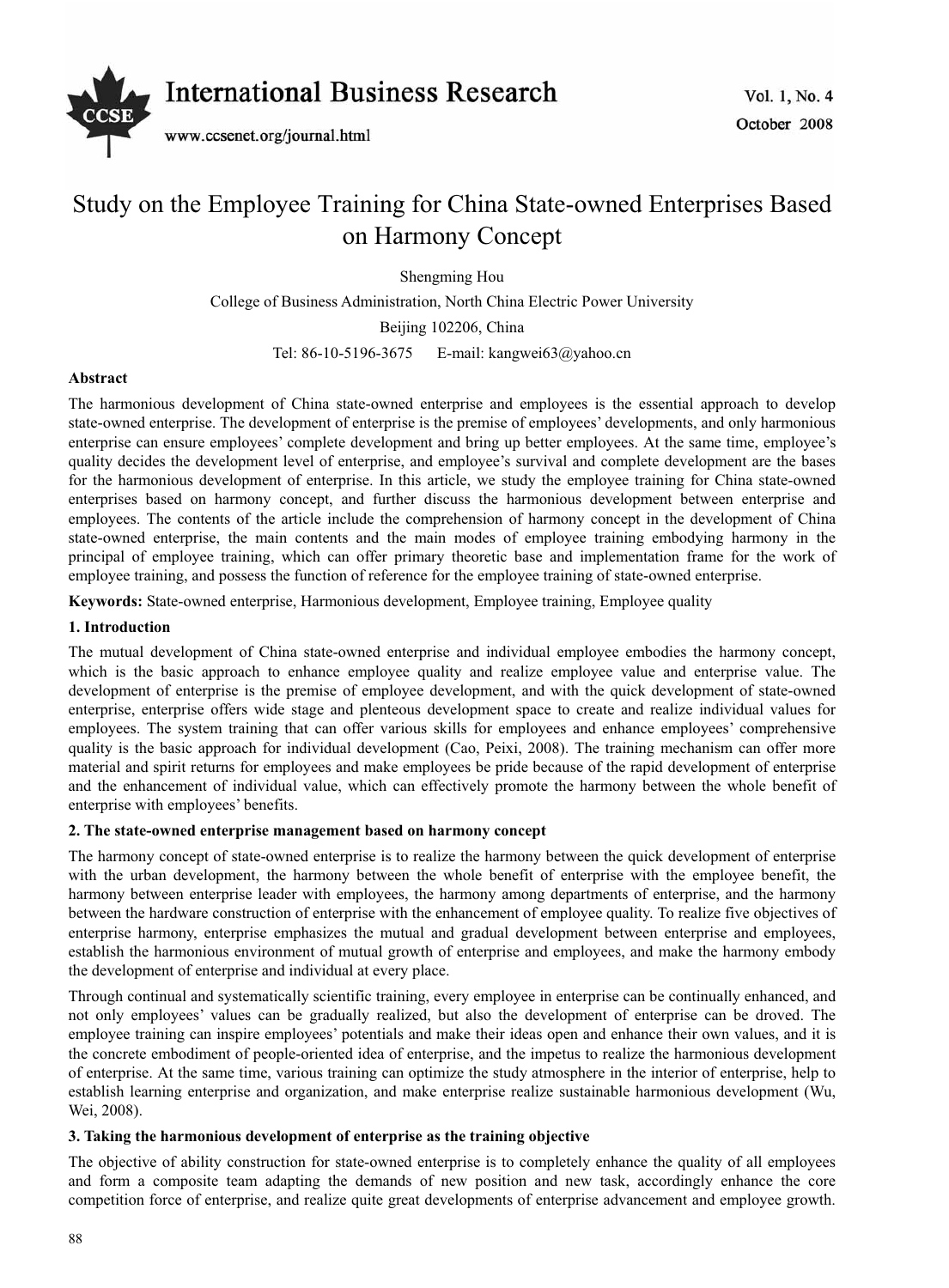To realize this objective, we need acquire breakthroughs from following aspects.

## *3.1 The transformation of concept*

The state-owned enterprises of China are still in the key term of historical development, and the interior and exterior environments continually change, and the opportunity and the challenge coexist, which all produce more objectives and requirements for us. The concept is the premise of action, and the implementation of concrete system also carries out the concept. The important objective of quality construction is to transform employees' concepts and open the "shell" restraining employees' ideas (Wang, Jinling, 2008), and make employees accord with the requirements of social and enterprise development from their ideas and consciousnesses.

## *3.2 The advancements of individual brand and organizational brand*

The team has brand, and the individual also has his own brand. Only enterprise can establish good enterprise brand, employees can be better trained. With the rapid development and continual grandness of enterprise, enterprise offers wide stage and sufficient development space to create and enhance individual brand for employee. At the same time, only every employee's ability is continually enhanced and his value is gradually realized, he can create harmonious enterprise environment and return enterprise and drive the development of enterprise. Therefore, the individual brand and the organization brand supplement each other and both synchronous enhancements should be realized (Wang, Wenbin, 2008). So the enterprise should try to create the amused work environment and the stage bringing up business, implement employees' occupational layout according to employees' growth demands, implement planned cultivation and actual exercise, inspire employees' potentials, make their ideas open, and accordingly enhance their own values.

## *3.3 Developing enterprise and training employees*

State-owned enterprise is the main strength in the national economy. Except for economic responsibility, enterprise also undertakes political responsibility. To keep and increase state-owned assets, ensure investors' benefits and the leading function of state-owned economy to the national economy and the people's livelihood, are all obligatory responsibilities of state-owned enterprise.

Employees are the most precious fortune of state-owned enterprise. Only employees and enterprise grow together, the state-owned enterprise can be developed. And only to continually create more development environments, offer more study and training opportunities, continually enhance employees' welfares and salary treatments, provide more material and spiritual returns, and let employees be pride because of the rapid development of enterprise and the enhancement of individual value can offer powerful impetus for the sustainable development for the state-owned enterprise.

## **4. Embodying harmony in the principle of employee training**

## *4.1 Paying equal attention to organizational ability and individual ability*

According to the people-oriented strategic deployment to establish harmonious enterprise, the state-owned enterprise should apply itself to enhance employees' various abilities and offer wide development space for employees. When the individual ability is emphasized, the integration of individual ability should also be strengthened and so the team resultant force can be formed for the organization. Employees should not only "study", i.e. increasing their knowledge repertories and enhancing their integrated abilities through classroom training, knowledge competition and special topic discussion, but also "learn", i.e. applying learned knowledge and skills into the work, increasing the whole competition force of enterprise and create real learning organization.

## *4.2 Paying equal attention to integrated ability and professional ability*

The professional ability that employees possess to be competent for the post enough is the condition for the survival of enterprise, and the confirmation and enhancement of professional ability is the base for the development of enterprise, so the construction of professional quality ability should be strengthened continually. The urgent position that enterprise reforms system and implements quick development should not only need employees possess familiar and exquisite professional ability, but also need employees develop sustainable and comprehensive integrated abilities. The formation of sustainable competition for enterprise needs composite talents with strong ideas, exquisite operation, high quality and strong ability, so state-owned enterprise should fully develop trainings with multiple layers and angles, so employees' professional ability and comprehensive ability should be enhanced synchronously.

# *4.3 Paying equal attention to schooling education and post training*

The state-enterprise should lead employees to implement self-occupational design, support and encourage employees to implement schooling education, strengthen the association with various educational colleges, and offer more possible opportunities for employees to enhance their basic abilities. At the same time, the incumbency educations with multiple orientations and angles such as the post skill training, the expert lecture and the interior central training should be developed to optimize the training project, enhance training quality and enhance employees' professional abilities and skills. So the schooling education and the incumbency education for employees are the base to enhance employees'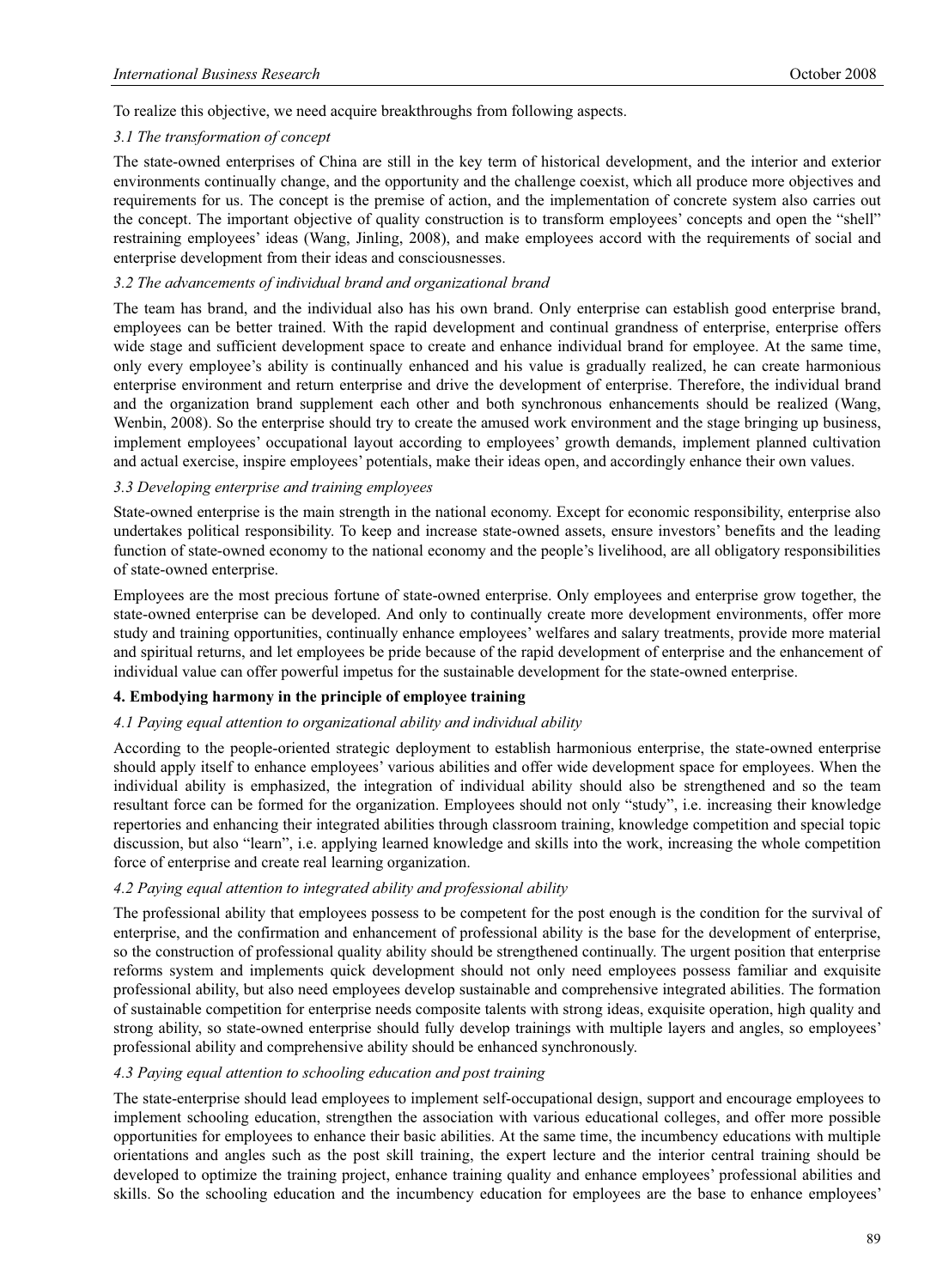integrated ability and professional ability.

## *4.4 Paying equal attention to training efficiency and training mode*

In the construction of ability, the high efficiency of training and the diversity of training mode should be emphasized together. In the design of training, the layer and pertinence should be recognized, and different concrete training projects should be designed aiming at different employees on different posts and different layers to achieve better training effect. The study modes such as classroom lecture, view and visit, group discussion and knowledge competition can enhance employees' theoretical knowledge and practical skills, and the modes such as expert lecture, experience training and foreign view can widen employees' views and let them fully feel the time breath.

# **5. Main contents of employee training**

The employee training includes cultivation, education and training for employees in many aspects such as enterprise cultural concept, occupational moral culture, management knowledge, professional technology knowledge, operation skills and work skills according to the requirements of the development plan of state-owned enterprise and the model of employee quality. Its objective is to fully enhance employees' quality and ability, make them better adapt the requirement of post quality ability, and lead them to realize their individual occupational layout objectives in the frame of the whole strategic plan of enterprise (Wang, Xialiang, 2004). The concrete employee training is implemented mainly from five aspects including fresh employee training, professional technology ability training, integrated management ability training, post ability training and culture ability training.

## *5.1 Ability training of fresh employee*

The training of fresh employees is the training to make fresh employees can quickly know well the basic situations about the work and the enterprise, such as the strategic perspective, the mission, the core concepts, and the work procedure of the enterprise and relative employee obligation, responsibility, and performance evaluation system.

## *5.2 Ability training of professional technology*

The professional technology training includes schooling education and professional technology development training. The schooling training is to acquire higher education level and enhance employees' basic quality level for all employees of the enterprise through adult education, self-study exam or incumbency study. The professional ability development training is to let employees study other professional knowledge, develop their knowledge views and completely enhance their quality and ability.

## *5.3 Ability training of integrated management*

The integrated management ability means management knowledge, management skill and individual quality that should be possessed in the management activities or the work process with characters of management. To different posts, the integrated management abilities needed and the corresponding grades of same management ability are different. The training of integrated management ability is implemented aiming at employees on different layers including grass roots employee, general manager, middle-level leader and enterprise leader. The integrated management ability should be constructed from five aspects including self-management ability, professional knowledge ability, security consciousness, communication ability and the ability of exertion, judgment and management.

# *5.4 Post ability training*

The post ability construction mainly means the construction of professional quality ability, i.e. the construction of the special professional knowledge and skills needed by special posts or works. The training of professional quality ability is respectively implemented according to different specialties and different layers, and it mainly includes the professional quality ability of human resource, the professional quality ability of client relationship management, the strategic ability, the professional quality ability of finance management, the professional quality ability of security supervision, and the professional quality ability of operation management.

# *5.5 Cultural ability training*

The enterprise culture reflects mutual willing, mission and value view of all employees of state-owned enterprise, and it is the reference of value tropism to adapt future development environment and solve enterprise management, the mutual action creed of all employees, the permanent impetus for the sustainable development of state-owned enterprise. The culture ability construction is to make employees continually recognize enterprise culture and strengthen the leading function of enterprise culture to employees through the special topic lecture or the discussion about enterprise culture.

## **6. Main modes of employee training**

The main modes of employee training are seen in Table 1 (Yang, 2008).

## **7. Conclusions**

The mutual development of China state-owned enterprise and employees embodies the harmony concept, which is the